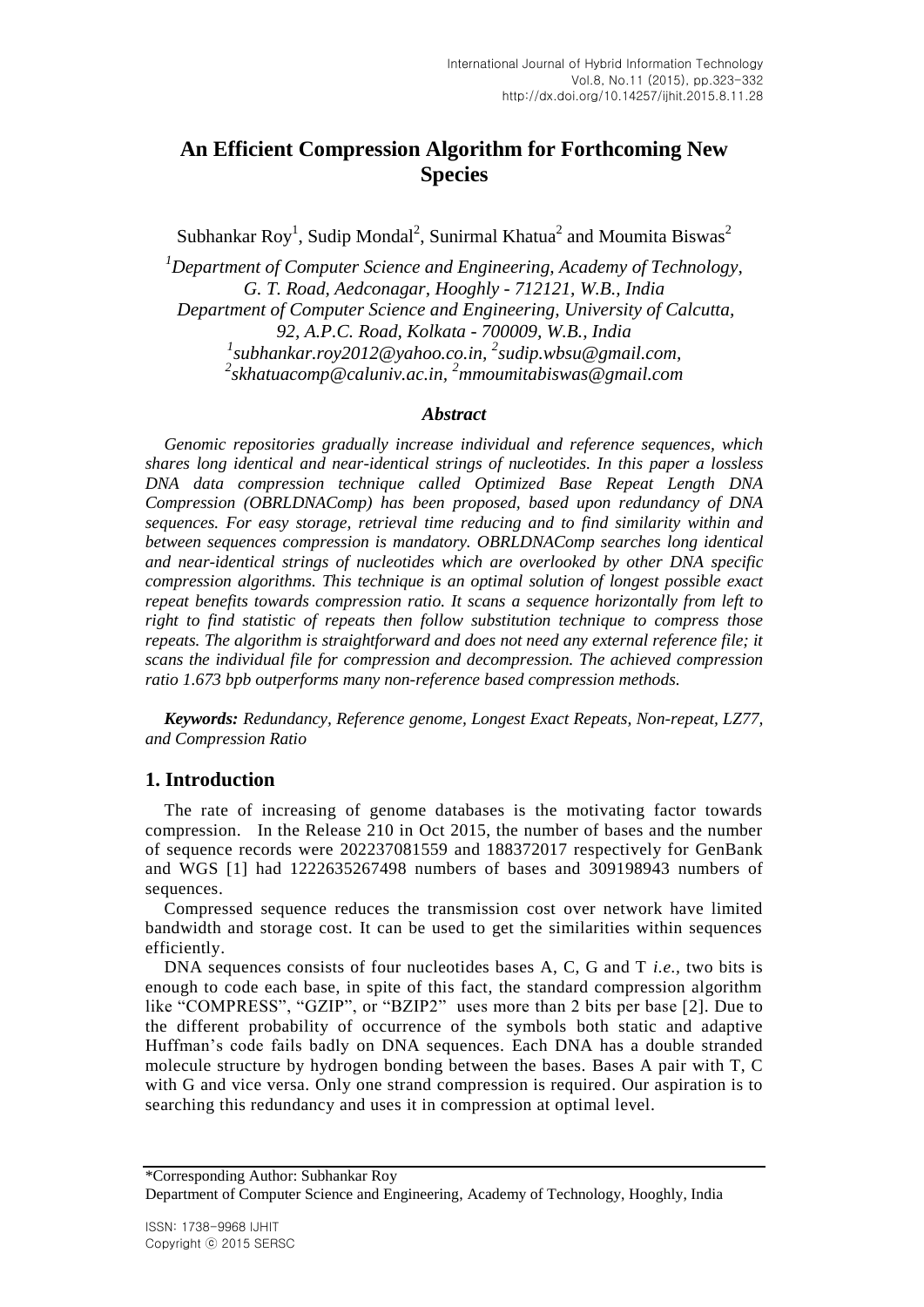The greater part of genomic data compressing focused on the difference between the newly data that should be compressed with a reference sequence and find out the differences [3-5]. But for new species due to the lack of standard reference databases it may give less satisfactory result.

The general approach of encoding the DNA sequence is used by 2 bits for each nucleotide i.e.  $A = 00$ ,  $C = 01$ ,  $G = 10$  and  $T = 11$  and it can cut the file size near about one fourth of total size [6]. Although it is very simple but gives poor result.

The different properties within and between sequences are complementary string, palindrome string or reverse complements, cross-chromosomal similarity, approximate repeat, direct repeat, *etc*. [7]. The proposed algorithm OBRLDNAComp based on optimized exact repeat length. Both repetitive and nonrepetitive parts are compressed. By this approach even a non-redundant sequence gives a good compression ratio.

The description of a number of other genome compression algorithms (Section 2), our approach (Section 3), and results (Section 4) are followed by concluding remarks of methods (Section 5).

### **2. Background**

Reference based genome sequence compression algorithms can't be applicable for new species. Sequence compression algorithms can be classified as Bit Manipulation, Dictionary-based, Statistical and Referential Algorithms. Now the different approach of sequence compression based on different properties are organized below.

Algorithm using exact repeats are starts with BioCompress [8], BioCompress-2 [9], Cfact [10], Off-Line [11], DNASC [12], DNABIT [13], B2DNR [14] and SBVRLDNAComp [15].

BioCompress proposed by S. Grumbach and F. Tahi search the presence of palindromes sequence. Even though result is less satisfactory but better than the existing general purpose encoding. Its second version is BioCompress-2 using LZ77 searches for longest exact repeats or longest palindrome or reverse complement in previously encoded sequences, then encodes by a pair of integers  $(l, p)$ ; where *l* is the repeat length and  $p$  is the first position of preceding repeat. For non repetition it uses order-2 arithmetic coding. The difference between Biocompress and Biocompress-2 is the addition of order-2 arithmetic coding.

Cfact is a sequentially two phase algorithm. The first phase is called parsing phase which obtained the longest repeated factors using a suffix tree. The second phase compresses first occurrences of repetitive segments and all non repetitive segments using 2-bit method. The repeated segment is represented by (*pos*, *len*) tuples.

Off-Line is analogous to Cfact. It uses a suffix tree to find out the exact repeated substring. But augmented suffix tree reduces the time and space complexities to *O*   $(n \log_2 n)$  and  $O(n \log n)$  from both  $O(n^2)$ , where *n* is the number of characters. The bpb of Off-line is 1.97.

The algorithms discussed so far considered only the frequent bases *i.e.,* A, C, G and T. But DNASC have taken one of the infrequent nucleotides N; which has equal probability of being A, C, G or T. Both DNA and RNA can be compressed by this technique just by replacing T with U. Horizontally compressing are followed by vertically compression. For the former one it follows LZ style with window size 128 bases. Compression of the next block with respect to the current block is done by one of the 22 ways of redundancy.

Rajeswari et al. is proposed a bit oriented compression technique called DNABIT compresses into two phases: Even bit or 2-bit technique and one of the four Odd-bit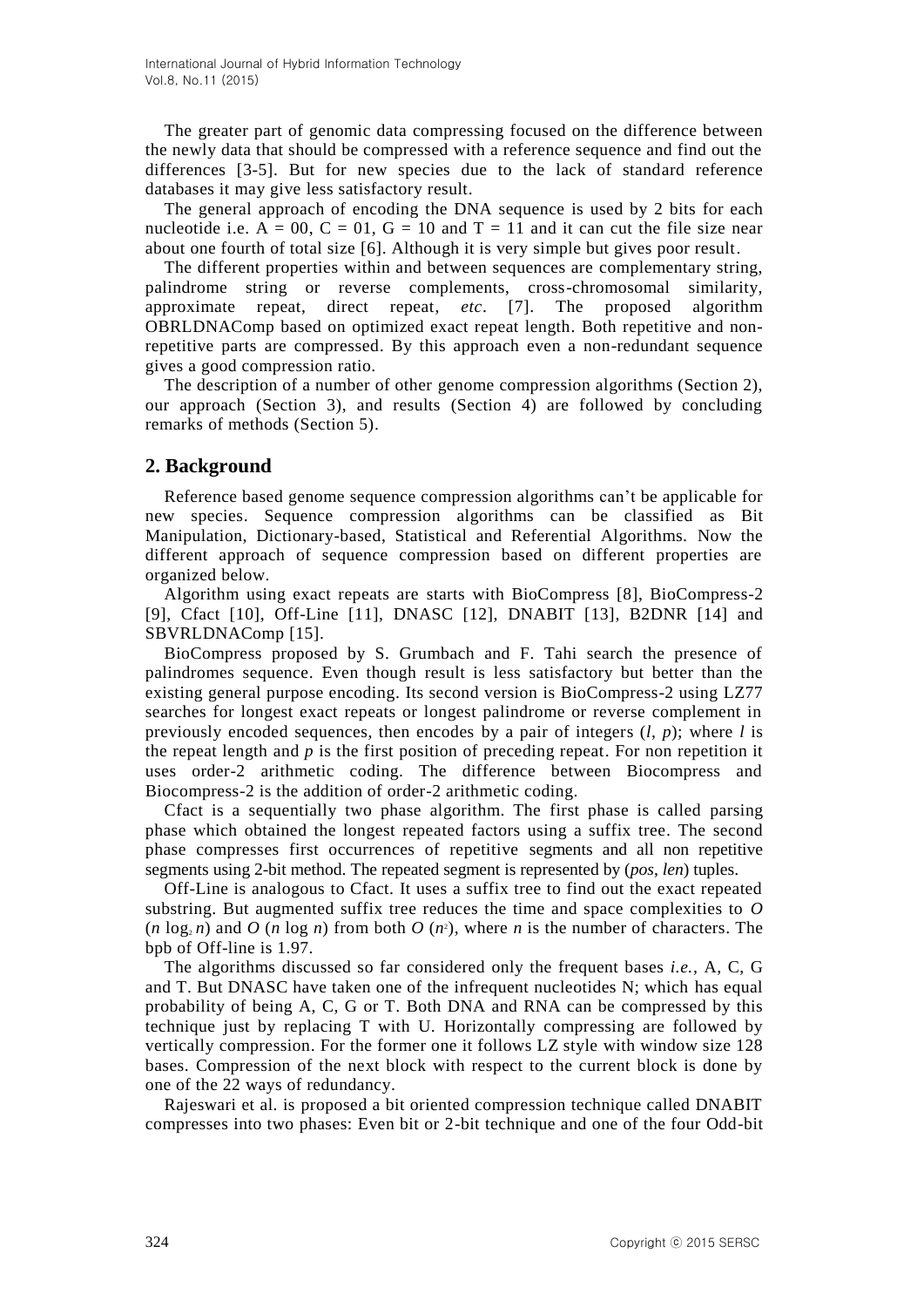techniques namely 3bit technique, 5bit technique, 7bit technique, and 9bit technique.

B2 and B2DNR considering 4 frequent and 11 infrequent bases. The rare characters are  $\{K, M, R, S, W, Y, B, D, H, V, N\}$  [16]. It compresses a sequence using static LUT.

 SBVRLDNAComp algorithm gives an optimal solution of four proposed methods by searching the exact repeats in different ways. Method1 is particularly significant for medium repeated segment  $(r = 9)$ ; whereas the second method is related for large *segment*  $(r > 9)$ , next one is applicable for small *r*  $(r = 2)$  and the final method use for extremely uniform repetitive collections with the small segments  $(r = 3)$ .

Approximate repeat using algorithms are GenCompress [17], DNACompress [18], DNAPack [19], and GeNML [20].

One of the LZ77 based algorithm is GenCompress. GenCompress uses both approximate repeats and reverse complements and also uses reverse complements that contain errors. Three standard edit operations Replace, Insert and Delete are used. The two versions of GenCompress are: GenCompress-1 and GenCompress-2. Former one uses Hamming distance, *i.e.,* searches approximate repeats with replacement or substitution operations only, and later one uses edit distance i.e. the operation insert and delete. Mutation and crossover are detected by this algorithm. Arithmetic order 2 encoding is used for non repetition region.

Another two phase's compression algorithm is DNACompress. Using a tool called PatternHunter [21] in the first phase it finds all approximate repeats with highest score including complemented palindromes and in the nest phase it compress the approximate repeat regions and non-repeat regions.

DNAPack detects the long approximate repeats and the approximate complementary palindrome repeats using dynamic programming. Both GenCompress and DNACompress use the greedy approach for selection of the repeat segments. The non-copied regions are compressed by the best choice from an Order-2 Arithmetic Coding, Context Tree Weighting Coding (CTW) and naive 2 bits per symbol methods.

The GeNML algorithm split the sequence into fixed size blocks. Both substitution and statistical styles are used. An inexact repeat is encoded using a pointer to an earlier instance of the subsequence followed by substitution, insertion or deletion operation. Using approximate repeat GeNML is better than the above three algorithms.

DNADP [22] compression algorithm is incorporated to DNAPack encoding schemes. It is used to compress the non-repeated region of a DNA sequence using Dynamic programming. A two pass compression scheme is used. In the first pass bases A and G replaced by A where T and C are represented by T. For second pass representation of A and C is A; G and T is T. In each pass each produces individual sequence. Each sequence is then converted to a square matrix row-wise, chosen greedily. The encoding function operates on that matrix i.e. an array of string. The stopping condition is identical nucleotides in each matrix.

CDNA [23], CTW+LZ [24], XM [25] and FCM-Mx [26] are through sequentially lossless compression algorithm such as PPM and other key family of this category.

CDNA based on statistical method by detecting the approximate repeat. It predicts the probability distribution by using partial matching of the current context to earlier seen substrings. To measure the inexact similarity CDNA use Hamming distance.

A non-greedy algorithm CTW+LZ searches for exact and approximate repeats; exact and approximate reverse complements or complementary palindrome using hash table and dynamic programming. It follows time consuming greedy search to get the longer repeat. LZ77 algorithm is used to compress long exact or approximate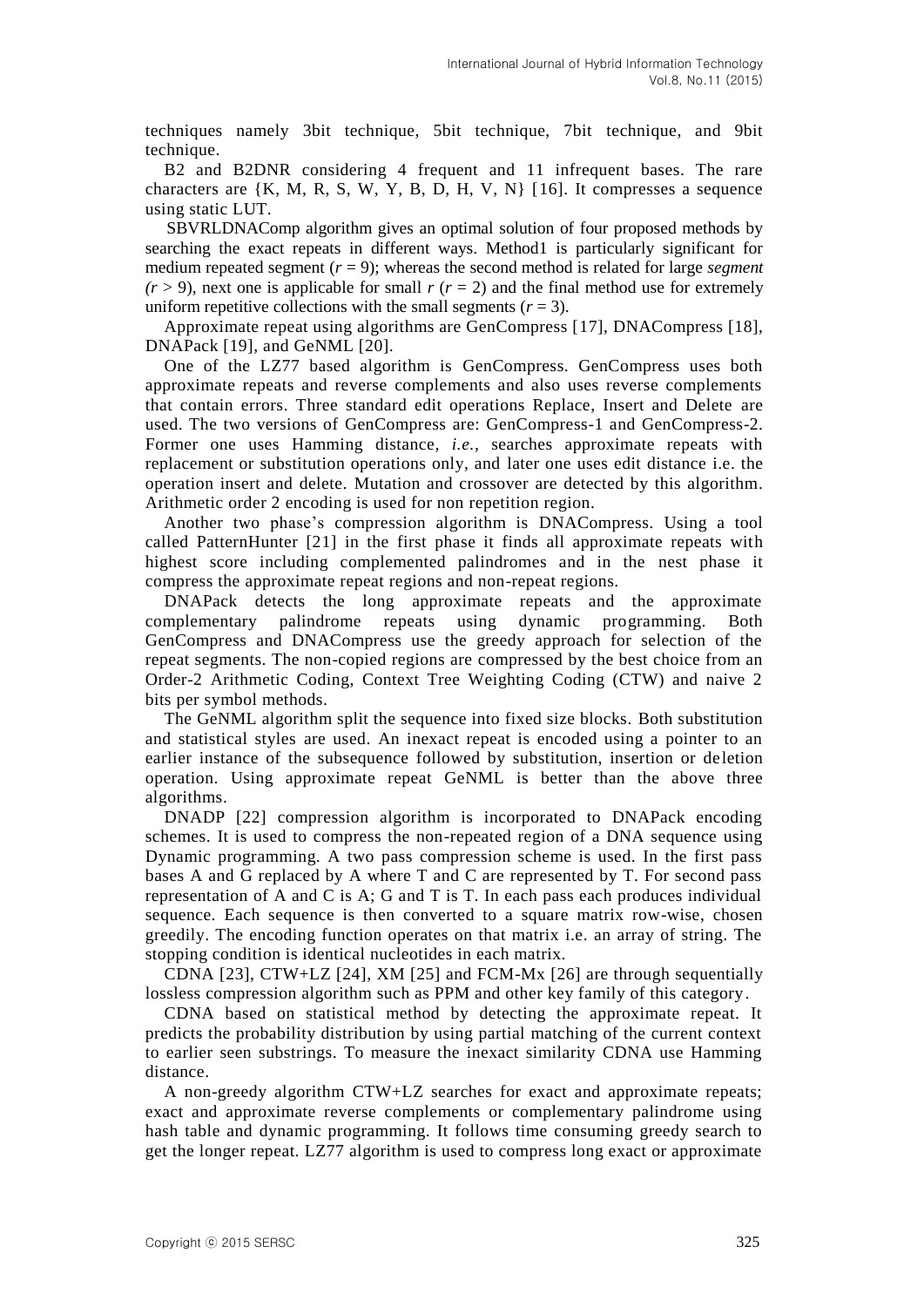repeats. Short repeats are encoded by order-32 Context Tree Weighting (CTW) and edit operations are encoded by arithmetic coding. PPM is used to predict the probability of next symbol using preceding symbols.

XM estimates the probability of recent bases with multiple "experts" but based on PPM. Once the symbol's probability distribution is determined, it is compressed by using a primary compression algorithm such as arithmetic coding.

Using eight finite-context models FCM-Mx compress a sequence, with orders from 2 to 16 in step 2. Through it is a recursive procedure; using weight calculation it finds out the average probabilities of A, T, C and G.

Compression algorithm based on inter sequence comparison are GRS [27] and COMRAD [28].

Genome ReSequencing data (GRS) is a compression tool for storing and analyzing the sequence. It compressed a sequence based on reference genome sequence without dealing with any other information about those sequences. GRS does not use reference single nucleotide polymorphisms (SNPs) map to process the genome and information on deletions and insertions.

COMRAD algorithm is based on RAY [29] which is a general-purpose compression algorithm. COMRAD reduce the costs for DNA compression compares to RAY. It identifies the long range repetitions. It constructs a dictionary for repeat identification in large DNA data sets. Search for exact repeated content in collections input sequences. Although COMRAD compresses the data is an expensive multiple passes process, but the execution time is reasonable and low space requirement.

An efficient compression tool for new species is KungFQ [30] compresses the fastq files. It takes the advantages of fastq characteristics and compresses the files in an optimized binary format which can be further compressed by standard tools (such as GZIP or LZMA). This approach is useful for new species because it does not need any reference file. After recognizing the ID it compresses the fixed part only once while the new portion is encoded for every read. It has almost constant memory requirement and have both the option of lossless and lossy compression.

Our algorithm OBRLDNAComp overcomes the optimal exact repeat searching within a sequence. In the following section we clarify OBRLDNAComp algorithm in details and all the associated components methods that OBRLDNAComp invoke; and then experimental results. Comparison with other algorithm is also enlightened in the result.

### **3. Proposed Method**

The rope of nucleotides making up a DNA sequence can be represented as a string of symbols of alphabet  $\Sigma = \{A, C, G, T \text{ or } U\}$ , which are the standard DNA characters. The algorithm OBRLDNAComp is specifically designed for encoding those alphabets. It is also suitable for RNA sequence but not for proteins. It is a two-pass algorithm for compressing a set of DNA sequence. In the first pass it searches the optimal repeat length *ropt*, which will give maximum profit in compression i.e. minimum number of compressed bits. A sequence is scanned horizontally from left to right followed by vertical scanning from top to bottom. The actual encoding is happened at the second pass.

#### **3.1. First Pass**

**3.1.1. Longest Repeated Base Searching:** Let the number of bases within one strand of a DNA is *n.* For each sequence *S*, from least 2 to longest possible repeat length *l* being search initially, where  $2 \le l \le n-1$ . Starting at point *i* and ending at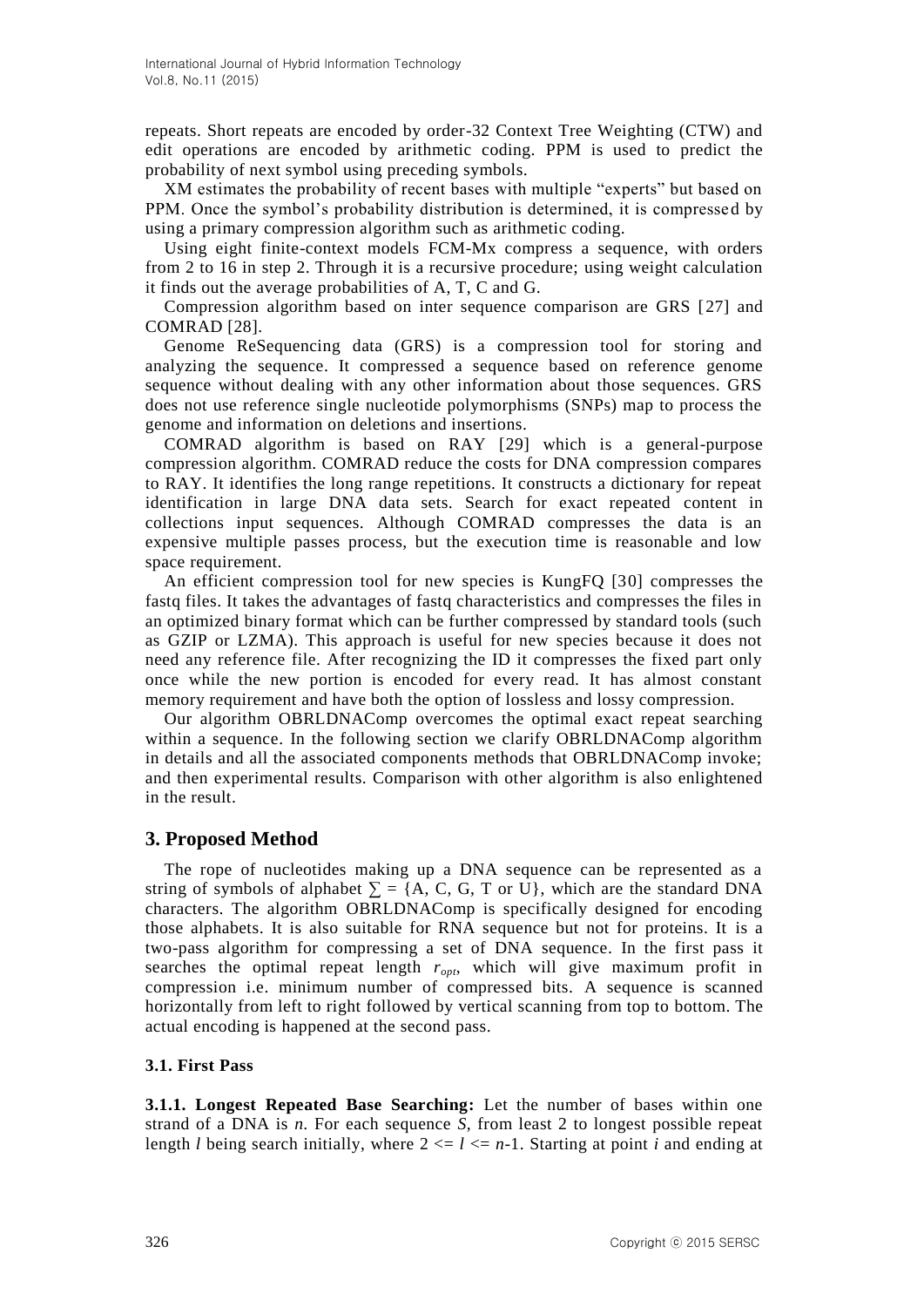index *j*, searching stops when no more consecutive next identical character is found. Same repeated segment may have multiple copies. For each sequences it proceed in the same way. So there have no dependency between sequences.

For example in the following sequence:

AACCTTTTTGGGGGCTTTTACCCCCCCCCCG The repeated segments lengths are  $l = \{2, 4, 5, 10\}$ , where  $l_{max} = 10$ .

**3.1.2. Optimal Repeat Length:** After getting all l values, the number of occurrence c; of each repeat segment of length l is obtained. So in a sequence the number of the identical bases is  $l_i * c_i$  and non-identical bases is n -  $l_i * c_i$ , where  $2 \le i \le l_{\text{max}}$ . The number of bits needed to encode the former one is constant i.e. 3 bits, where 2 bits for individual alphabets and one flag bit either 0 or 1 to distinguish between two parts. To encode partial or fully in-exact segments the number of bits needed have  $l_i$ dependency using the formula  $1 + l_i * 2$ . Number of bits required to encode each exact segments are  $c_i$  \* 3. For each in-exact region necessary bits is  $(n - 1_i * c_i) / 1_i *$  $(1 + l_i * 2)$  and for last if there in-exact region it is  $(n - l_i * c_i)$  %  $l_i * 2$ . Therefore total number of bits  $T_i = (c_i * 3) + (n - l_i * c_i) / l_i * (1 + l_i * 2) + (n - l_i * c_i) \% l_i * 2$ . Therefore  $T_2 = 43$ ,  $T_4 = 54$ ,  $T_5 = 52$  and  $T_{10} = 47$  respectively.

After getting all repeat length *l* and the corresponding total number of bits *T;* the optimal repeats length  $l_{opt}$  is obtained from minimum *T* value. *lopt*. = 2 for the above sequence example.

Total number of bits after compression is obtained by the following formula,

 $T_{min.} = (c_{opt.} * r') + (t_2 / l_{opt.} * r'') + (t_2 % l_{opt.} * 2)$ 

Where:

*lopt.* <sup>=</sup>Optimal segment repeat length

 $c_{opt}$  = Optimal number of segments of length  $l_{opt}$ 

 $t_1 = l_{opt}$ <sup>\*</sup>  $c_{opt.}$  = Total number of repetitive bases

 $n =$ Number of bases in a sequence

 $t_2 = n - t_1$  = Total number of non-repetitive bases

 $r' = (1+2) = 3$  = Number of bits for repetitive segment

 $r'' = (1 + l_{opt} * 2) =$  Number of bits for non-repetitive segment

 $n_1 = c_{opt.} * r' = \text{Total number of bits for repetitive segments}$ 

 $n_2 = (t_2 / l_{opt} * r') + (t_2 % l_{opt} * 2) =$  Total number of bits for non-repetitive segments

#### **3.2. Second Pass**

**3.2.1. Binary Stream Formation:** The actual encoding using  $l_{opt}$ , is happened in this pass. Any sequence is divided into segments of length *lopt.*. Then encode each segment using the coding rule as explained above for identical and non-identical parts. A temporary encoded file stores the bits stream before converting to final compressed file.

**3.2.2. Substitution:** The final compressed file is obtained by the 8 bits to 1 character mapping rule dynamically for *e.g.*,  $(01000001)_2 = (65)_{10} = A$ . The motive behind this concept is that any general purpose compression algorithm for e.g. LZ77 can be use on the generated file for final phase compression. As LZ77 is a window based algorithm, for DNA sequence it is more appropriate. In DNA sequence redundancy may occur at very long distances whereas for plain text it is local. So a variable window size as input is taken to obtain the best result from a set of experiment.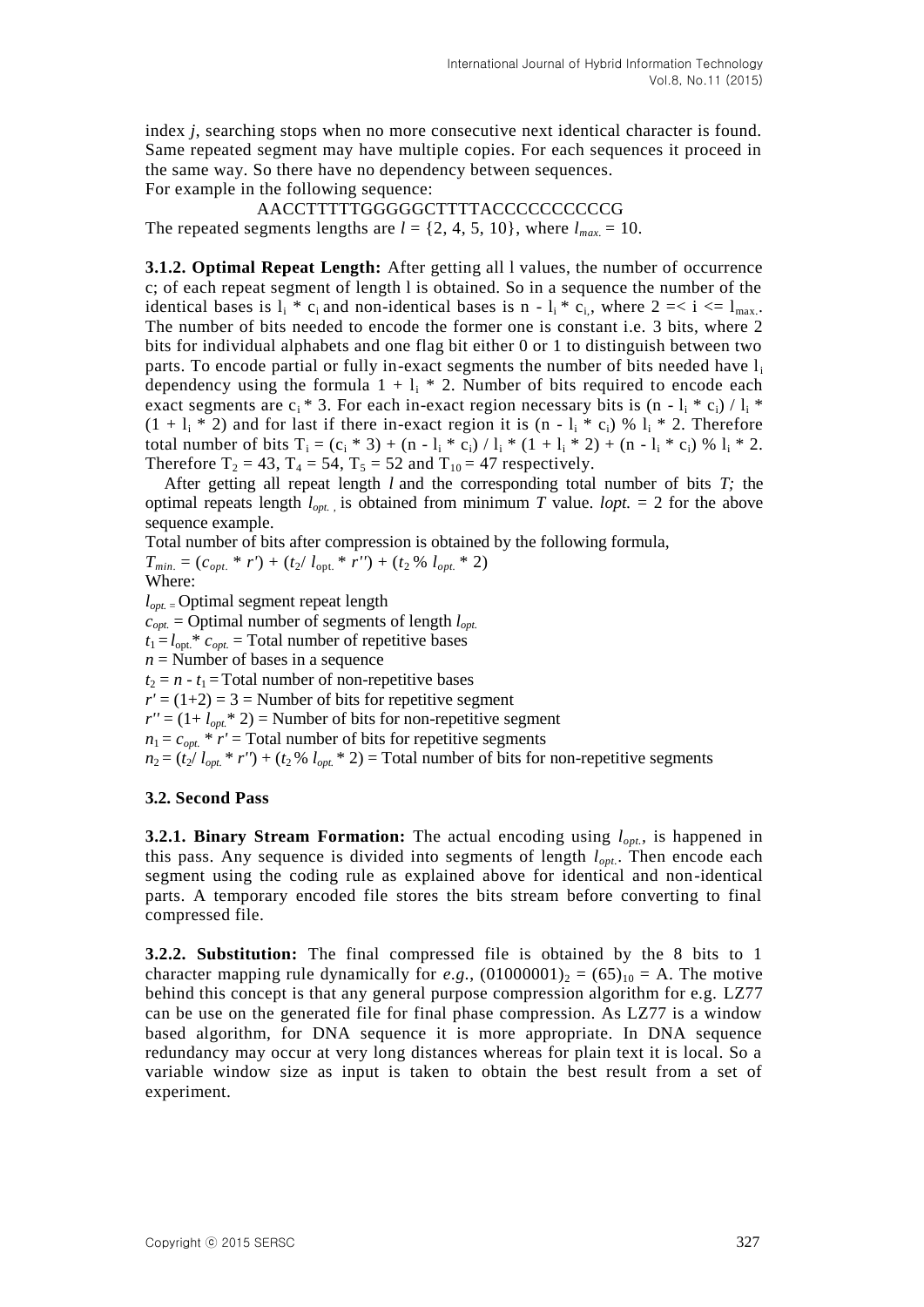International Journal of Hybrid Information Technology Vol.8, No.11 (2015)

## **3.3. OBRLDNAComp**

An outline of general algorithm needed when this technique is applied on some standard DNA sequence has been discussed in this section. The first pass includes Longest Repeated Bases (LRB) algorithm followed by Optimized Repeat Length (ORL). LRB returns  $l_{max}$ ; within individual sequence, where  $2 = <$  max  $<=$  n-1. From each possible repeat length  $l = \{l_1, l_2, l_3, \ldots, l_{n-1}\}$ ; the calculated optimum repeat length *lopt.*; is returned by ORL*.* Each segment is *Rseg.*; and its length *Lseg.*, where *lopt.*  $\Rightarrow$   $L_{seg.}.$ 



**Figure 1. OBRLDNAComp Compression Structure**

#### **Algorithm (1): Procedure of Compression (OBRLDNAComp) Input:** 1: A DNA sequence *S* 2. Flag variable *v* for repeat  $B_0$  and non-repeat  $B_1$  segments 3: Two bits coding rule  $(A - 00, C - 01, G - 10$  and T - 11) 4: Count bits *c* **Output:** 1: Compressed sequence *S*' 2: 'α' bits/bases (bpb) **Algorithm:** 1: ORL algorithm 2: Divide each sequence of segment length *lopt.* 3: **while**  $R_{seg.}$  != null **do** 4: **if**  $L_{seg.} = l_{opt.}$  **then** 5: **if** *Rseg.* is identical **then** 6: Assign control bit followed by 2-bit code for the base 7: **else** 8: Assign control bit followed by 2-bit code for each base 9: **end if** 10: **else** 11: 2-bit encoding for each base 12: **end if** 13: **end while** 14: Fixed length Substitution algorithm

15: Variable length LZ77 algorithm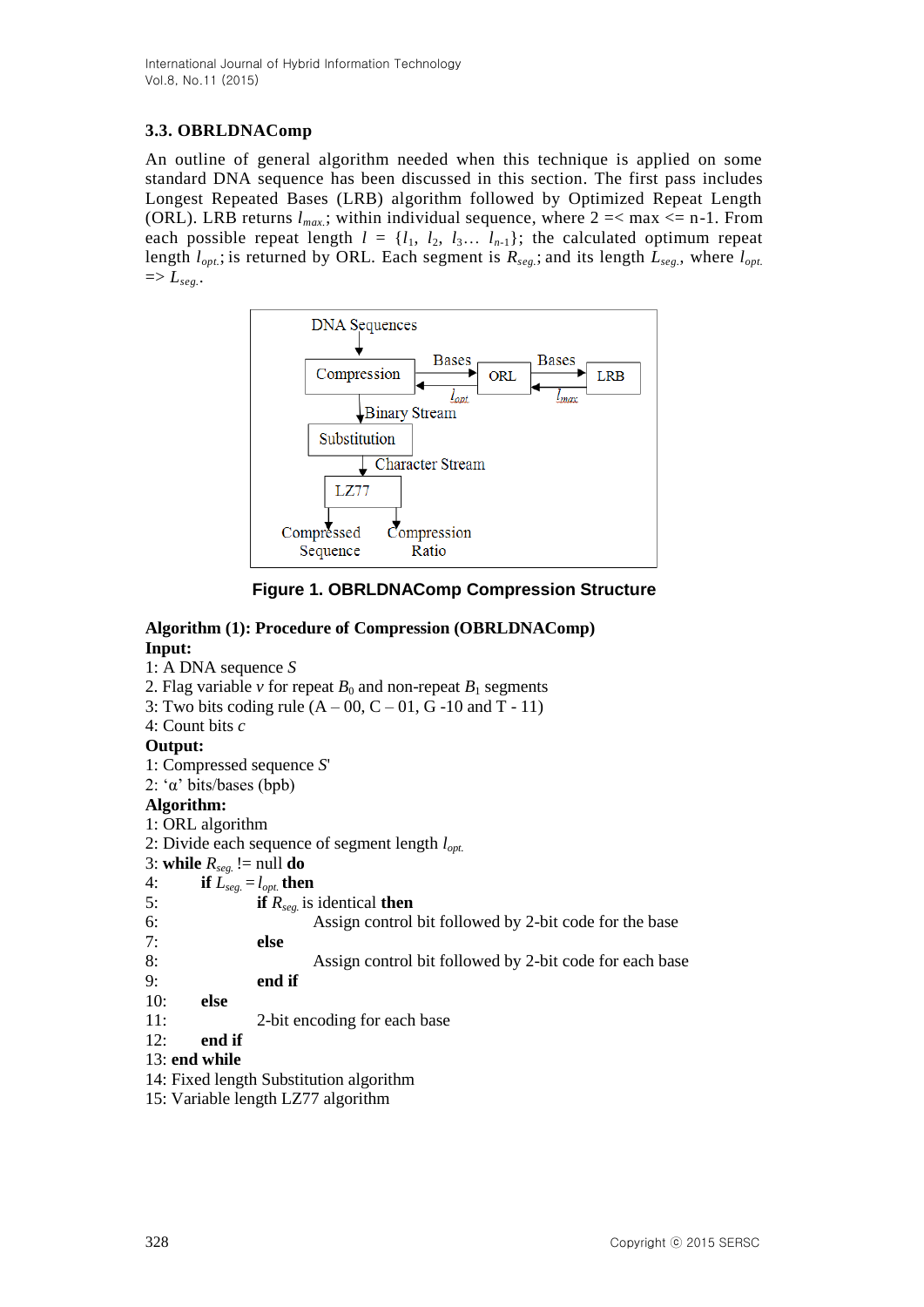#### **Algorithm (2): Procedure of ORL**

1: LRB algorithm  $2: l \leftarrow 2$ 3: **while**  $l \leq l_{max}$  **do** 4:  $c \leftarrow 0$ 5: **while**  $R_{seg}$  != null **do** 6: **if**  $L_{seg.} = l$  **then**<br>7: **if**  $R_{seg.}$ if  $R_{seg}$  is identical then 8:  $c \leftarrow c+1$ 9: **end if** 10: **end if** 11: **end while** 12: Bits required for each *l* is obtained by the above formula 13: **end while** 14: return *lopt.*

#### **Algorithm (3): Procedure of LRB**

1: Store the current reference base in *R* and next base to *T*  $2: l \leftarrow 0$ 3: **while**  $R := \text{null}$  **do** 4: **if**  $R = T$  **then** 5:  $l \leftarrow l + 1$ 6: **else** 7: Update *R* and *T* 8: Store *l* in a list 9: **end if**  $10 \cdot l \leftarrow 0$ 11: **end while** 12: return *lmax.*

#### **3.4. Decompression**

The first character of the compressed file is  $l_{opt}$ ; is the control character for that particular sequence. Apply LZ77 decompression algorithm before substitution. After reverse substitution algorithm  $l_{opt}$ ; come to act. The original file is obtained in accordance to that.

### **4. Experimental Results**

The previous section has demonstrated the optimal number of bits required by the proposed methods. This section evaluates the performance of the methods by applying on ten standard DNA sequences [31], which are summarized in Table 1.

In the following other concerns of data compression such as compression ratio will be discussed. The definition of compression ratio  $\alpha$  is the sequence length after compression divided by the sequence length before compression.

Although the compression ratio of OBRLDNAComp is not competitive with reference based compression algorithm like COMRAD, but it is extremely good for new species.

 $\alpha$  = (Sequence length after compression/Sequence length before compression)\*8 bpb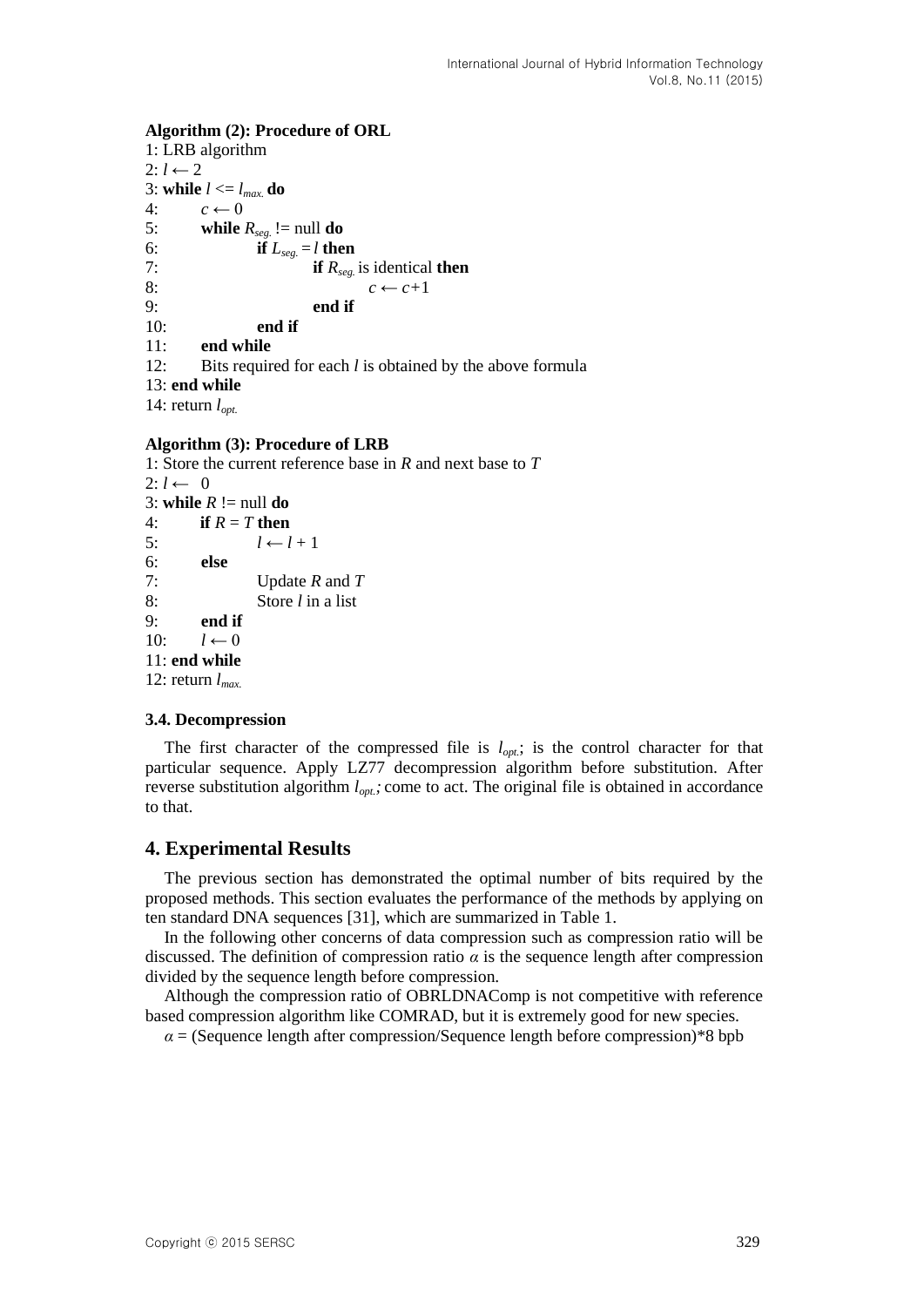International Journal of Hybrid Information Technology Vol.8, No.11 (2015)



**Figure 2. Average Bits per Base for DNA Compression Algorithms**

| Sequences     | Number of         | Number of         | $T = n^{1*}8$ | Compression      |
|---------------|-------------------|-------------------|---------------|------------------|
| Name          | characters before | characters after  |               | ratio            |
|               | compression $(n)$ | compression $(n)$ |               | $(\alpha = T/n)$ |
| Chmpxx        | 121024            | 25262             | 202098        | 1.6699           |
| Chntxx        | 155,844           | 33084             | 264670        | 1.6983           |
| humdystrop    | 38,770            | 8211              | 65684         | 1.6942           |
| Humghcsa      | 66,495            | 13934             | 111472        | 1.6764           |
| humhdabcd     | 58,864            | 12244             | 97956         | 1.6641           |
| Humhprtb      | 56,737            | 11926             | 95409         | 1.6816           |
| Mpomtcg       | 186,608           | 39897             | 319174        | 1.7104           |
| <b>Mtpacg</b> | 100,314           | 20549             | 164375        | 1.6386           |
| Hehemveg      | 229,354           | 47270             | 378159        | 1.6488           |
| Vaccg         | 191,737           | 39409             | 315274        | 1.6443           |

| Table 1. Bits Per Base for the Benchmark DNA Sequences After |  |
|--------------------------------------------------------------|--|
| <b>Compression</b>                                           |  |

# **5. Concluding Remarks**

It is not likely that exactly one compression strategy will be optimal for diverse DNA sequence. Different experimental results are going to show various bases distributions whereby one compression strategy can be more efficient than another. We have proposed a new compression method specialized on searching redundant optimal substrings on highly repetitive sequences. So for any type of exact base repeat OBRLDNAComp surpass the other standard techniques operating on newly created genome sequence.

## **References**

- [1] http://www.ncbi.nlm.nih.gov/genbank/statistics.
- [2] T. V. Mridula and P. Samuel, "Lossless segment based DNA compression", Proceedings of the 3rd International Conference on Electronics Computer Technology, IEEE Xplore Press, **(2011)**, pp. 298- 302.
- [3] C. Kozanitis, C. Saunders, S. Kruglyak, V. Bafna and G. Varghese, "Compressing Genomic Sequence Fragments Using Slimgene", Research in Computational Molecular Biology, vol. 6044, **(2010)**, pp. 310- 324.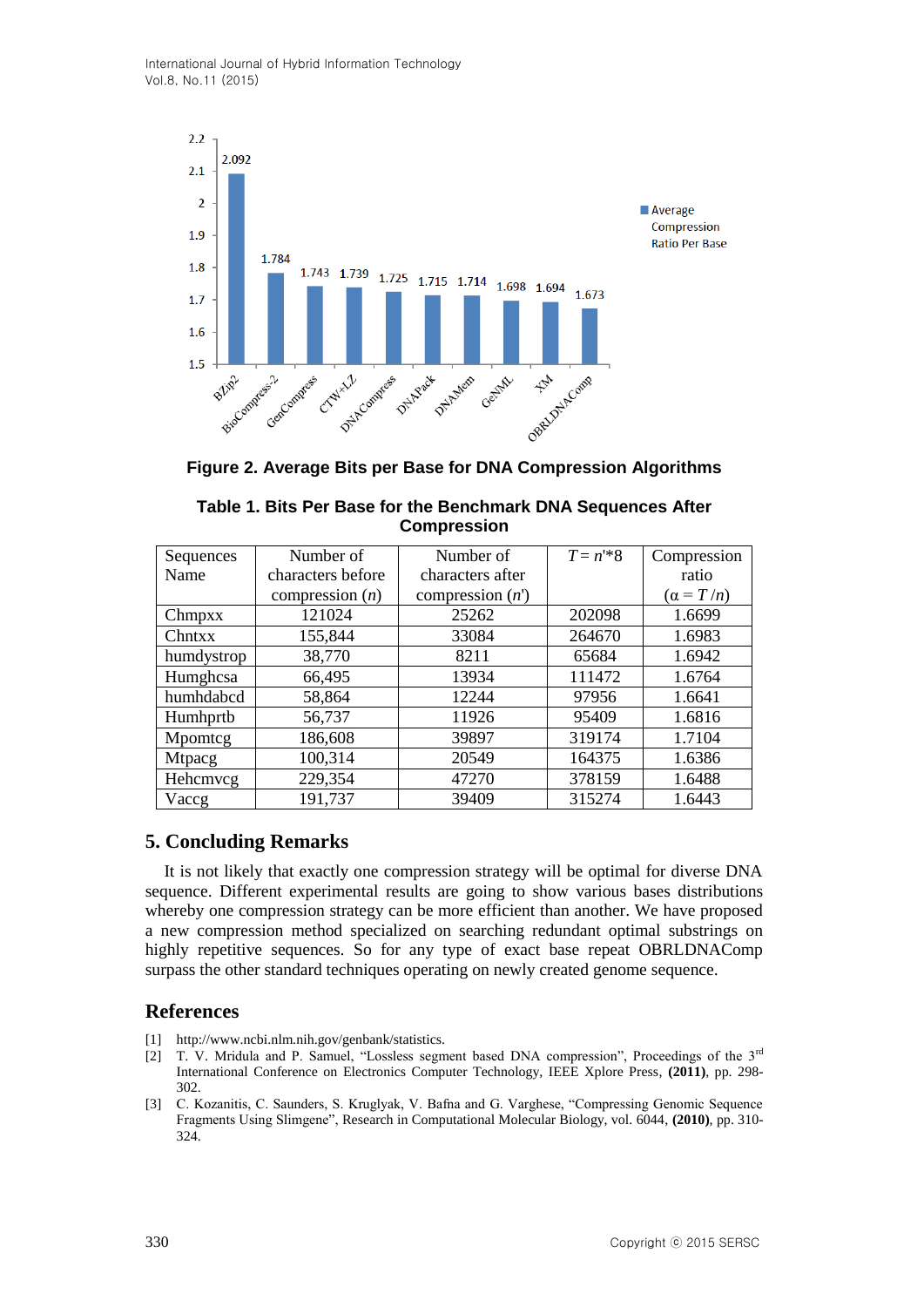- [4] K. Daily, P. Rigor, S. Christley, X. Xie and P. Baldi, "Data Structures and Compression Algorithms for High-Throughput Sequencing Technologies", BMC Bioinformatics, vol. 11, no. 1, article 514, **(2010)**.
- [5] M. H.-Y. Fritz, R. Leinonen, G. Cochrane and E. Birney, "Efficient Storage of High Throughput DNA Sequencing Data Using Reference-Based Compression", Genome Research, vol. 21, no. 5, **(2011)** May, pp. 734-740.
- [6] S. Roy, S. Khatua, S. Roy and S. K. Bandyopadhyay, "An Efficient Biological Sequence Compression Technique Using LUT and Repeat in the Sequence", IOSRJCE, vol. 6, Issue 1, **(2012)** September-October, pp. 42-50.
- [7] S. Roy and S. Khatua, "DNA DATA COMPRESSION ALGORITHMS BASED ON REDUNDANCY", IJFCST, vol. 4, no. 6, **(2014)** November, pp. 49-58.
- [8] S. Grumbach and F. Tahi, "Compression of DNA sequences", IEEE Symp. on the Data Compression Conf., DCC-93, Snowbird, UT, **(1993)**, pp. 340–350.
- [9] S. Grumbach and F. Tahi, "A new challenge for compression algorithms: genetic sequences", Info. Process. & Manage, Elsevier, **(1994)**, pp.875-866.
- [10] E. Rivals, J. Delahaye, M. Dauchet and O. Delgrange, "A Guaranteed Compression Scheme for Repetitive DNA Sequences", DCC '96: Proc. Data Compression Conf., **(1996)**, pp. 453.
- [11] A. Apostolico and S. Lonardi, "Compression of Biological Sequences by Greedy Off-Line Textual Substitution", DCC '00: Proc. Data Compression Conf., **(2000)**, pp. 143-152.
- [12] K. N. Mishra, A. Aaggarwal, E. Abdelhadi and P. C. Srivastava, "An Efficient Horizontal and Vertical Method for Online DNA Sequence Compression", IJCA, vol. 3, no. 1, **(2010)** June, pp. 39-46.
- [13] P. R. Rajeswari and Dr. A. AppaRao, "DNABIT Compress Genome compression algorithm", Bioinformation,vol. 5 no. 8, **(2011)** January, pp. 350-360.
- [14] S. Roy and S. Khatua, "Compression Algorithm for all Specified Bases in Nucleic Acid Sequences", IJCA, vol. 75, no. 4, **(2013)** August, pp. 29-34.
- [15] S. Roy, A. Bhagat, K. A. Sharma and S. Khatua, "SBVRLDNAComp: An Effective DNA Sequence Compression Algorithm", IJCSA, vol. 5, no. 4, **(2015)** August, pp. 73-85.
- [16] Department of Chemistry, Queen Mary University of London, "Nomenclature for Incompletely Specified Bases in Nucleic Acid Sequences".
- [17] X. Chen, S. Kwong and M. Li, "A Compression Algorithm for DNA Sequences, Using Approximate Matching for Better Compression Ratio to Reveal the True Characteristics of DNA", IEEE Engineering in Medicine and Biology, **(2001)** July/August, pp. 61-66.
- [18] X. Chen, M. Li, B. Ma and J. Tromp, "DNACompress: Fast and Effective DNA Sequence Compression", Bioinformatics, vol. 18, **(2002)** June, pp. 1696-1698.
- [19] B. Behzadi and F. L. Fessant, "DNA Compression Challenge Revisited: A Dynamic Programming Approach", CPM '05: Proc. 16th Ann. Symp. Combinatorial Pattern Matching, **(2005)**, pp. 190- 200.
- [20] G. Korodi and I. Tabus, "An Efficient Normalized MaximumLikelihood Algorithm for DNA Sequence Compression", ACM Trans. Information Systems, vol. 23, no. 1, **(2005)**, pp. 3-34.
- [21] B. Ma, J. Tromp and M. Li, "PatternHunter—faster and more sensitive homology search", *Bioinformatics*, vol. 18, **(2002)**, pp. 440–445.
- [22] K. G. Srinivasa, M. Jagadish, K. R. Venugopal and L. M. Patnaik, "Efficient Compression of nonrepetitive DNA sequences using Dynamic Programming", IEEE, **(2006)**.
- [23] D. Loewenstern and P. Yianilos, "Significantly Lower Entropy Estimates for Natural DNA Sequences", DCC '97: Proc. Data Compression Conf., **(1997)**, pp. 151.
- [24] T. Matsumoto, K. Sadakane and H. Imai, "Biological Sequence Compression Algorithms", Genome Informatics, **(2000)**, pp. 43–52.
- [25] M. D. Cao, T. Dix, L. Allison and C. Mears, "A Simple Statistical Algorithm for Biological Sequence Compression", DCC '07: Proc. Data Compression Conf., **(2007)**, pp. 43-52.
- [26] A. J. Pinho, D. Pratas and P. J. S. G. Ferreira, "Bacteria DNA sequence compression using a mixture of finite-context models", IEEE Statistical Signal Processing Workshop (SSP), IEEE Xplore Press, DOI: 10.1109/SSP.2011.5967637, **(2011)**, pp. 125-128.
- [27] C. Wang and D. Zhang, "A novel compression tool for efficient storage of genome resequencing data" Nucl. Acid Res., vol. 39, no. 7, **(2011)** January, e45. DOI: 10.1093/nar/gkr009.
- [28] S. Kuruppu, B. Beresford-Smith, T. Conway and J. Zobel, "Iterative dictionary construction for compression of large DNA data sets", Proceedings of the IEEE/ACM Transactions on Computational Biology and Bioinformatics, vol. 9, no. 1, **(2012)** January/February, pp. 137-149.
- [29] A. Cannane and H. Williams, "General-Purpose Compression for Efficient Retrieval," J. Am. Soc. for Information Science and Technology, vol. 52, no. 5, **(2001)**, pp. 430-437.
- [30] E. Grassi, F.D. Gregorio and I. Molineris, "KungFQ:A simple and powerful approach to compress fastq Files", IEEE/ACM Trans. on Comput. Biol. and Bioinform., vol. 9, no. 6, **(2012)** November/December, pp. 1837-1842.
- [31] The GeNML homepage: http://www.cs.tut.fi/~tabus/genml/results.html.